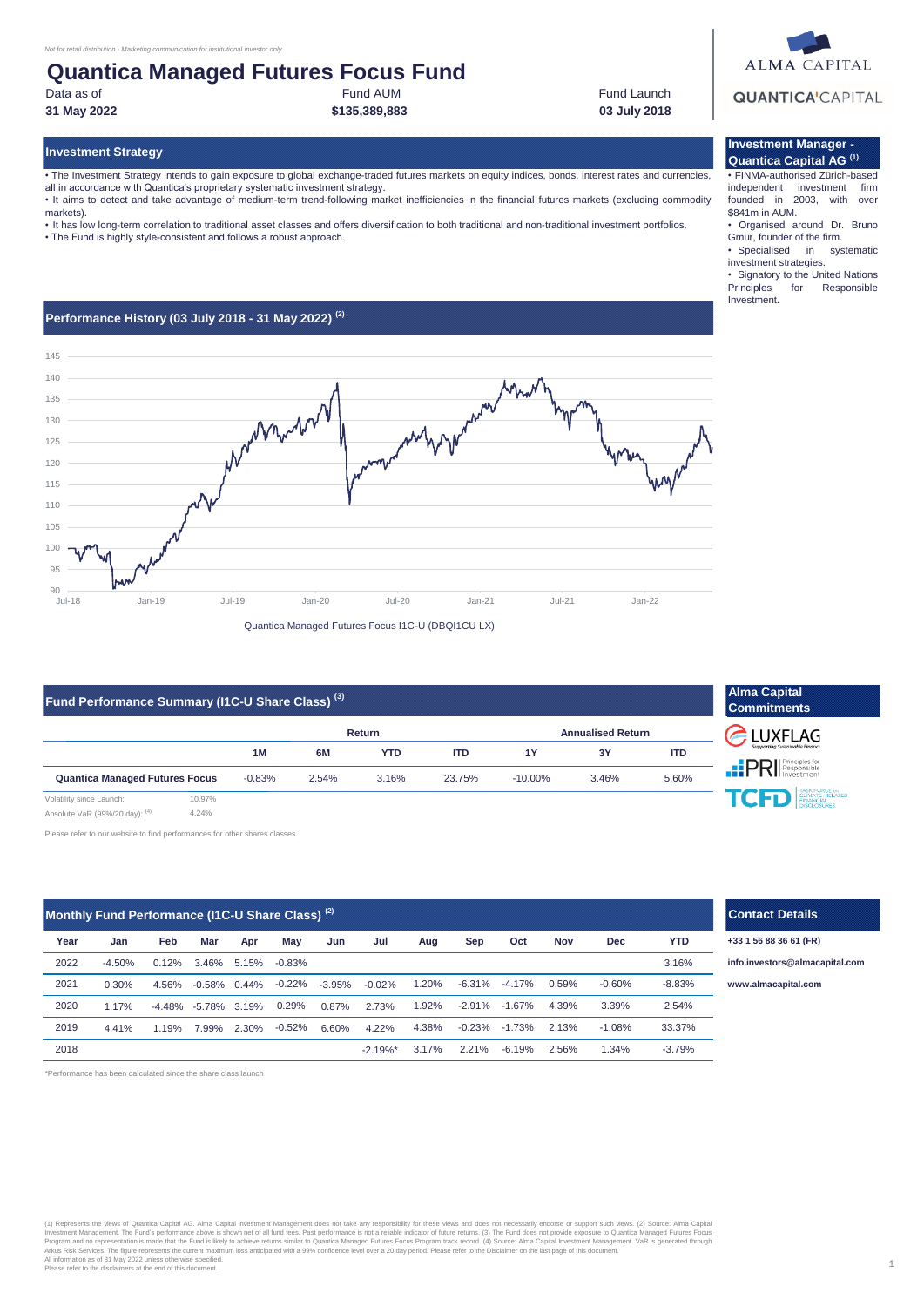## **Quantica Managed Futures Focus Fund**

Data as of

**31 May 2022**

**Key Facts**

Fund AUM **\$135,389,883**

Fund Launch **03 July 2018**



### **Fund Characteristics**



**Asset Class Exposure (% NAV)**

| <b>Asset Class</b>          | <b>Long Exposure</b>     | <b>Short Exposure</b> |
|-----------------------------|--------------------------|-----------------------|
| <b>Commodity Future</b>     | $\overline{\phantom{0}}$ | ٠                     |
| <b>Interest Rate Future</b> | $\overline{\phantom{0}}$ | $-1107.66$            |
| <b>Bond Future</b>          | 1.08                     | $-104.56$             |
| <b>FX Futures</b>           | 15.74                    | $-50.43$              |
| <b>Equity Index Future</b>  | 0.63                     | $-49.28$              |
| Total                       | 17.45                    | $-1.311.93$           |

| <b>Cash Management</b>             |       |
|------------------------------------|-------|
|                                    | % NAV |
| Time Deposits at third party banks | 19.51 |
| Sovereign Bond                     | 14.80 |
| Corporate Bond                     | 6.31  |
| <b>Total</b>                       | 40.61 |

#### **Asset Class Exposure (USD)**

| <b>Asset Class</b>         | <b>Long Exposure</b> | <b>Short Exposure</b> |
|----------------------------|----------------------|-----------------------|
| <b>Commodity Future</b>    | ٠                    | -                     |
| Interest Rate Future       | ٠                    | $-1,499,660,599$      |
| <b>Bond Future</b>         | 1.461.222            | $-141,559,677$        |
| <b>FX Futures</b>          | 21.305.979           | $-68.280.237$         |
| <b>Equity Index Future</b> | 853,486              | $-66.716.130$         |
| Total                      | 23,620,687           | $-1,776,216,643$      |

LU1825540229 DBMFICA LX CHF 0.90% 0.01%

A2JMNB

I1C-C

#### LU1825540146 DBQI1CU LX USD **ISIN-Code Currency** 0.90% 0.01% 20.00% 0.90% 0.01% 20.00% I1C-U A2JMNA **BBG Ticker Management Fee p.a. (6) Tax d'abonnement p.a. Performance Fee (7)** I1C-E A2JMM9 LU1825540062 ALMFFIE LX EUR **Issuer / Manager Share Classes WKN Quantica UCITS Funds SICAV / Alma Capital Investment Management Fund Type** Luxembourg UCITS SICAV

| Performance Fee <sup>(1)</sup>            | 20.00%                                                                | 20.00%       | 20.00%         |  |  |  |
|-------------------------------------------|-----------------------------------------------------------------------|--------------|----------------|--|--|--|
| <b>Initial Issue Price</b>                | € 100                                                                 | \$100        | <b>CHF 100</b> |  |  |  |
| <b>Launch Date</b>                        | 08 June 2021                                                          | 03 July 2018 | 01 March 2021  |  |  |  |
| Subscription and Redemption Cut-Off       | 3:00 p.m. CET (T-1)                                                   |              |                |  |  |  |
| <b>Valuation Day (T)</b>                  | Daily                                                                 |              |                |  |  |  |
| <b>NAV Publication</b>                    | Daily, published on a T+2 basis                                       |              |                |  |  |  |
| <b>Settlement</b>                         | $T+4$                                                                 |              |                |  |  |  |
| Depositary, Administrator, Transfer Agent | RBC Investor Services Bank S.A.                                       |              |                |  |  |  |
| Registered Countries <sup>(8)</sup>       | Austria, France, Germany, Ireland, Italy, Luxembourg, Switzerland, UK |              |                |  |  |  |
| <b>SRRI</b>                               | 5                                                                     |              |                |  |  |  |

(5) Source: Alma Capital Investment Management. The pie chart represents the allocation of margin capital an investor would face if they were to physically replacted the position. Source: Alma Capital Investment Management